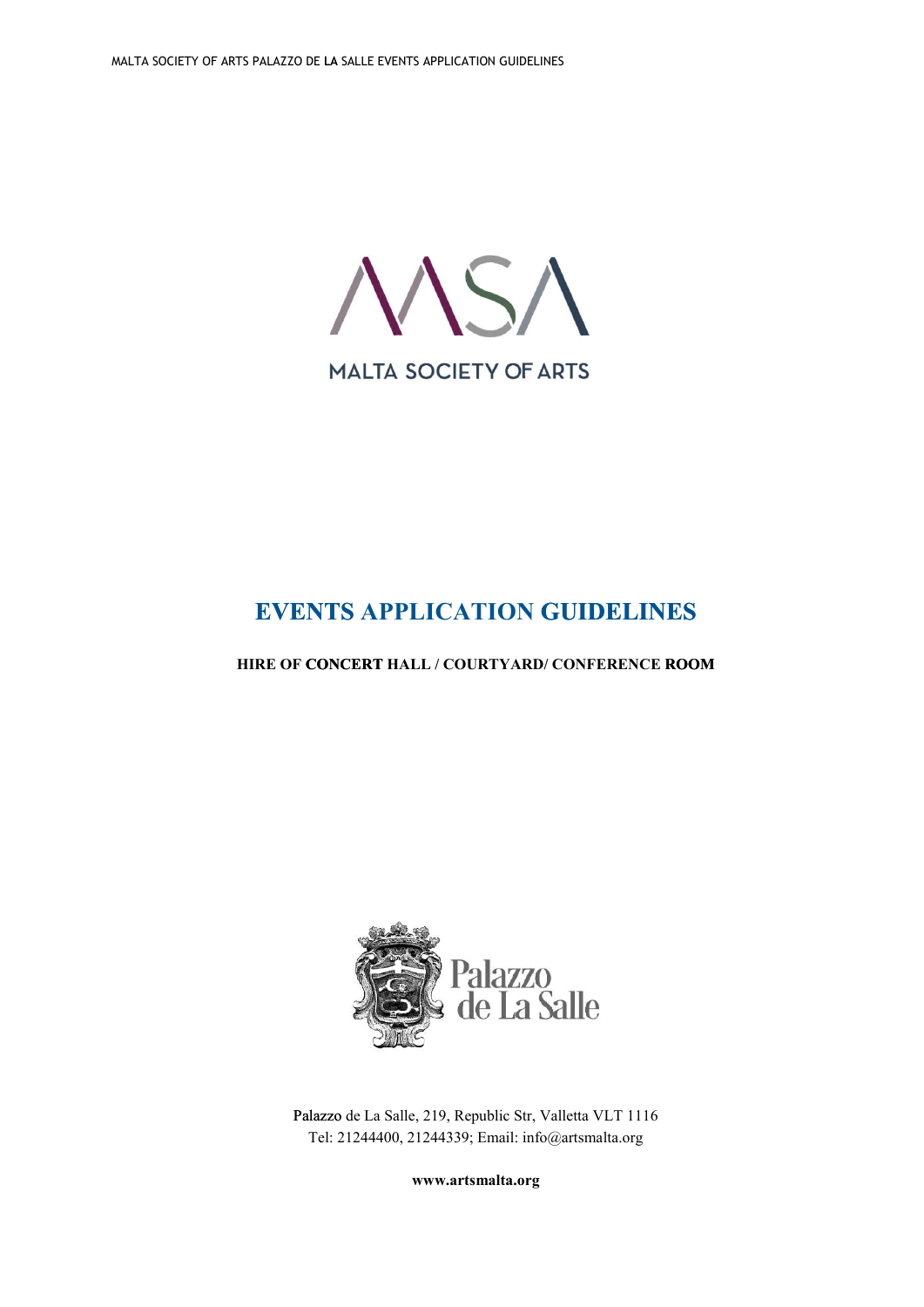#### **MALTA SOCIETY OF ARTS**

#### **Our Mission Statement**

" To be a centre aiming at promoting the visual, applied, performative and literary arts, and also for promoting any industrial branch. With this aim in view the MSA provides space and education whilst it also *encourages a high level of achievement in the production of artistic work".*

#### **Our History**

The Malta Society of Arts was established in 1852 and is Malta's oldest institution for the promotion of the arts and crafts. The first home of the Society was Palazzo Xara in St. Lucy Street, Valletta. In 1923, the Society was granted the lease of Palazzo de La Salle in Republic Street - one of the grand palaces built by the Knights of St John during the 17th century.

Over the decades, the Society gave many of Malta's best-known artists bursaries, mentorship and a space to exhibit in.The history of the Society is deeply intertwined with, amongst others, Malta's Modern Art movements, and has been associated with varied high profile artists such as Antonio Sciortino, Willie & Vincent Apap, Emvin Cremona and Carmelo Mangion.

Apart from introducing training in diverse arts and crafts, the Society provided a number of services, including the evaluation of art and manufactured goods and a directory of local artists and artisans.

#### **Palazzo de La Salle**

Little documentation exists about the Palazzo. Its date of construction remains unclear, however, taking into account its architectural style, it was probably built in the 1570s. It was certainly a residence of great distinction but its owners and occupants during its early history are unknown.

In the late 17<sup>th</sup> Century it was the residence of the Prior of England and Venice, Fra Stefano Maria Lomellini, subsequently inherited by his nephew, an Italian knight. There is indication that it became the property of the Prior of Barletta, Fra Camillo Albertini in 1711. After he died in 1712, the property was handed over to the Treasury and bequeathed to the Order.

The Palazzo became the residence of the family of Grand Master Raymond Perellos Roccafull in 1713 until 1720, when it was donated to his nephews. Sometime around 1730 the building passed into the hands of the De La Salle brothers, two French noblemen appointed as bailiffs by the Order, and whose name remains associated with the Palazzo to this day. When the last of the brothers died in 1739, the Palazzo was inherited by Fra Tommaso Sammut. The ownership during the late  $18<sup>th</sup>$  Century remains unclear.

A British merchant and subsequently a wealthy Maltese widow occupied the property during the 1800s. The Palazzo suffered various changes throughout this period, indicating that its guardians were more concerned with functionality rather than the preservation of its historical and artistic value.

The Grandmasters Hall and the Chapel on the first floor are the most impressive of the grand interior spaces. The ceiling painting in the Grandmasters Hall got detached from its support due to heavy WII bombardment. Its restoration by Gianni Briffa was completed in 1952. Other additions to the Hall were four full-length canvas paintings of the Grandmasters painted by Dominic Micallef between 1926 and 1929.

In 1992 the Malta Environment and Planning Authority listed Palazzo de la Salle as a Grade 1 Scheduled Property.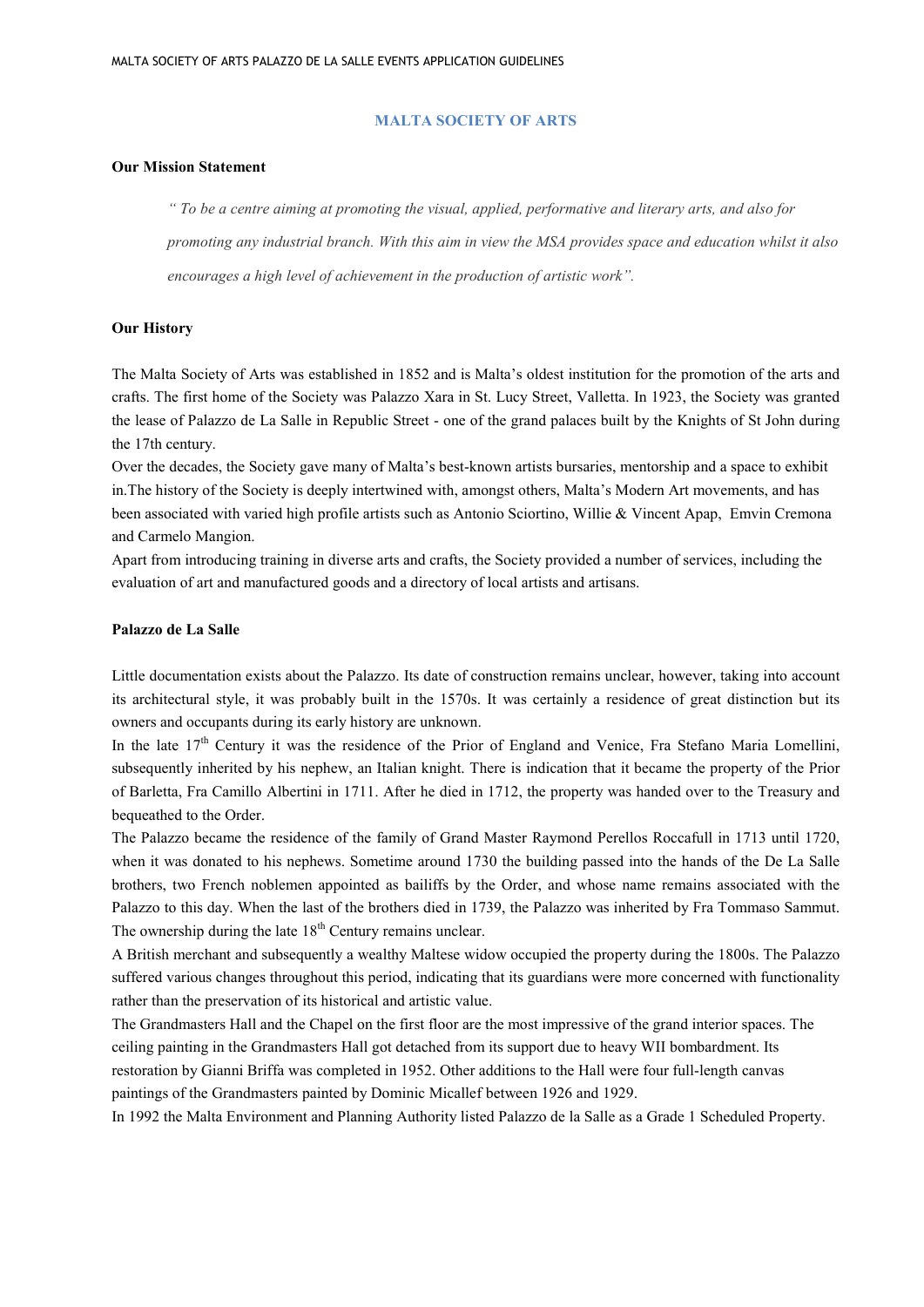#### **TERMS & CONDITIONS FOR EVENTS**

# **1. APPLICATION**

#### **Application Requirements:**

Application for use of the Concert Hall, Courtyard and Conference Room will be considered by the MSA subject to submission of the following:

a) A completed and signed MSA Application Form. In the case of a group performance or event, one person should represent the group as 'Applicant' and remain the contact person for the group throughout the planning stages and during the performance.

b) A Project Proposal is to be submitted including a list of performers/speakers plus a detailed programme of the event.

#### **Application Timeframes:**

Applications may be submitted all year round. Applicant will receive feedback / confirmation within seven (7) days of application. Applicants may also be requested to provide further information before the booking is confirmed.

# **2. HIRE FEES/CONDITIONS OF USE**

#### **Fees:**

| Concert Hall                 | $€150$ per Event                         |
|------------------------------|------------------------------------------|
| Conference Room              | $€100$ per Event                         |
| Courtyard                    | $€150$ per Event                         |
| Use of Steinway Grand piano  | $\epsilon$ 50 (in Concert Hall only)     |
| Use of Public Address system | $\epsilon$ 50                            |
| Use of Projector/Screen      | $\epsilon$ 50                            |
| Lights & Sound operator      | $\epsilon$ 25/hr (upon request)          |
| Custodian overtime hours     | € 12/hr (weekdays), $€$ 15/hr (weekends) |
| Piano tuning                 | $\epsilon$ 71 (upon request)             |

#### **Fees include the following:**

- a) Hire of the requested space/s
- b) Basic lights & sound system
- c) Assistance in setting up

Note: The lighting and sound systems in the Concert Hall are to be handled only by the MSA's personnel or a *qualified person engaged by the MSA upon request*.

d) PR and promotion on the MSA website and online media prior to the event

Note: In order to enable the MSA to promote an event, the details of the event are to be submitted as soon as *possible, but no less than three (3) months prior to the holding of the event.*

e) Cleaning of space/s

f) Hire of piano does not include tuning fees

#### **Payment schedule:**

a) A non-refundable deposit of  $\epsilon$ 50 is to be made on confirmation of application (following confirmation of the Event by the MSA.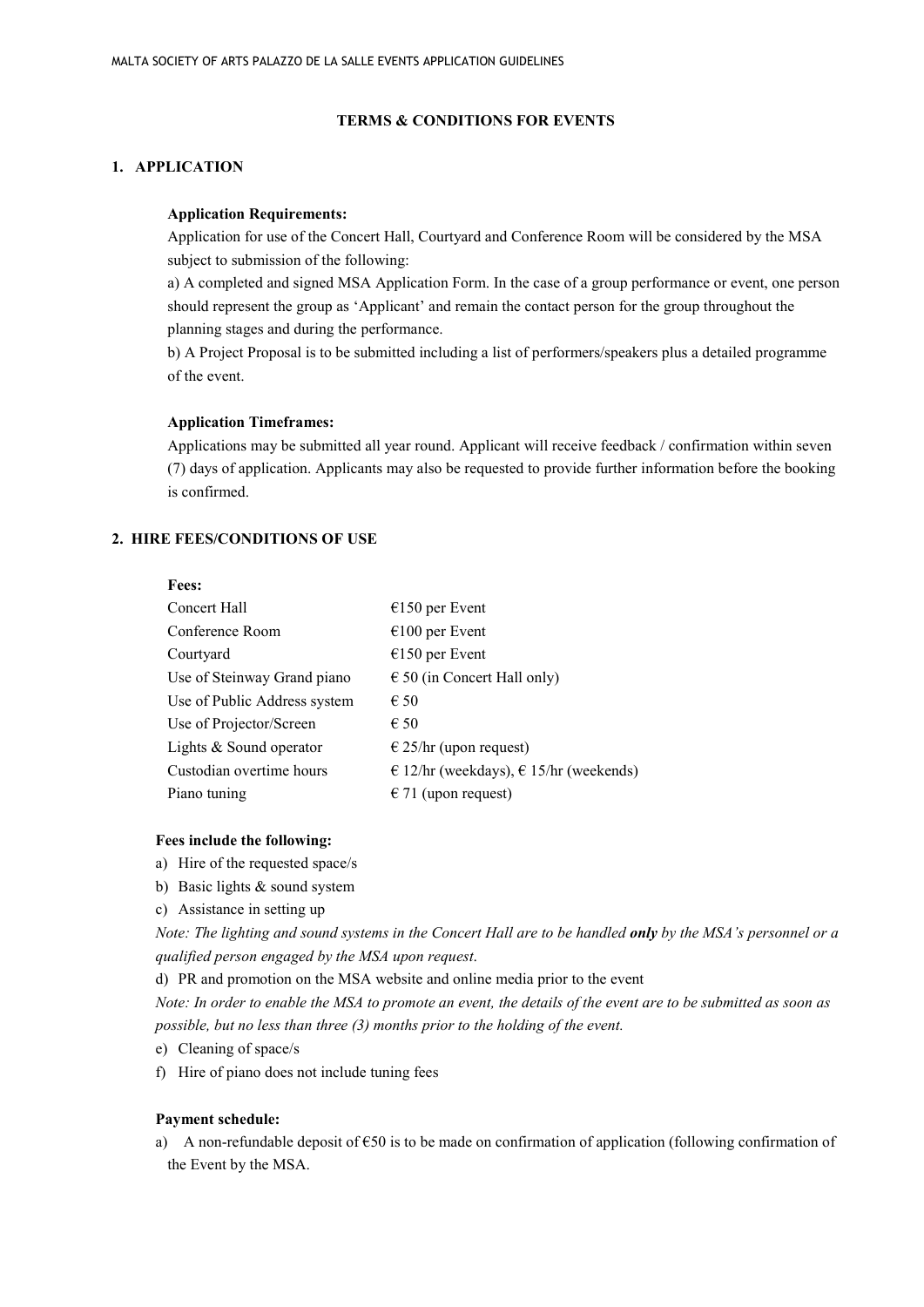b) The remainder of the fee is to be paid by the conclusion and dismantling of the Event. This date will be indicated on the signed Agreement.

### **Applicant is obliged to take care of:**

- a) Transport of equipment
- b) Mounting and dismantling of equipment/furniture
- c) information details for online promotion by the MSA
- d) Invitations / posters / printing of promotional material, etc.(where applicable)

## **Printed Material:**

- a) The Palazzo de La Salle logo is to appear on all printed material (leaflets, brochures, invitations, posters and other publications). A draft copy of all items is to be sent for approval by the MSA to [admin@artsmalta.org](mailto:admin@artsmalta.org) prior to printing.
- b) Two(2) copies of promotional posters are to be given to the MSA for display at Palazzo de La Salle. A digital copy of the poster is also to be submitted for promotional purposes.
- c) Two (2) copies of all printed material are to be deposited with the MSA for record purposes.

## **Event:**

a) The MSA will provide one custodian during the event and the applicant will cover the cost involved.

b) If a reception is involved, drinks for the reception can be delivered and stored at Palazzo De La Salle one (1) day before the event. The MSA is to be advised of delivery times within office hours.

c) The cost and organization of catering services for any reception is the sole responsibility of the applicant.

d) After the event, the applicant must remove remaining drinks, empty bottles, glasses and other related items from the Catering Room.

e) Two (2) tickets to a performance in the Concert Hall are to be reserved for the MSA. *Note: No food and drinks are allowed in the Art Galleries and Concert Hall on the first floor.*

# **3. MEDIA & PUBLICITY**

- a) All Events taking place at Palazzo de La Salle will be promoted by the MSA through its Website, Facebook Group, FacebookPage, and in the local media. The event will also be included on the MSA Cultural Calendar distributed to the local media.
- b) To this end, no less than three (3) months notice prior to the event, Applicant is to submit all details including visual material to the MSA via email.
- c) The applicant's contact details will be supplied to the local media for promotional purposes.
- d) The MSA is to be supplied with a copy of any published press releases for its records.

#### **4. SPECIAL CONDITIONS**

In exceptional circumstances the MSA reserves the right to postpone, shorten or cancel event dates.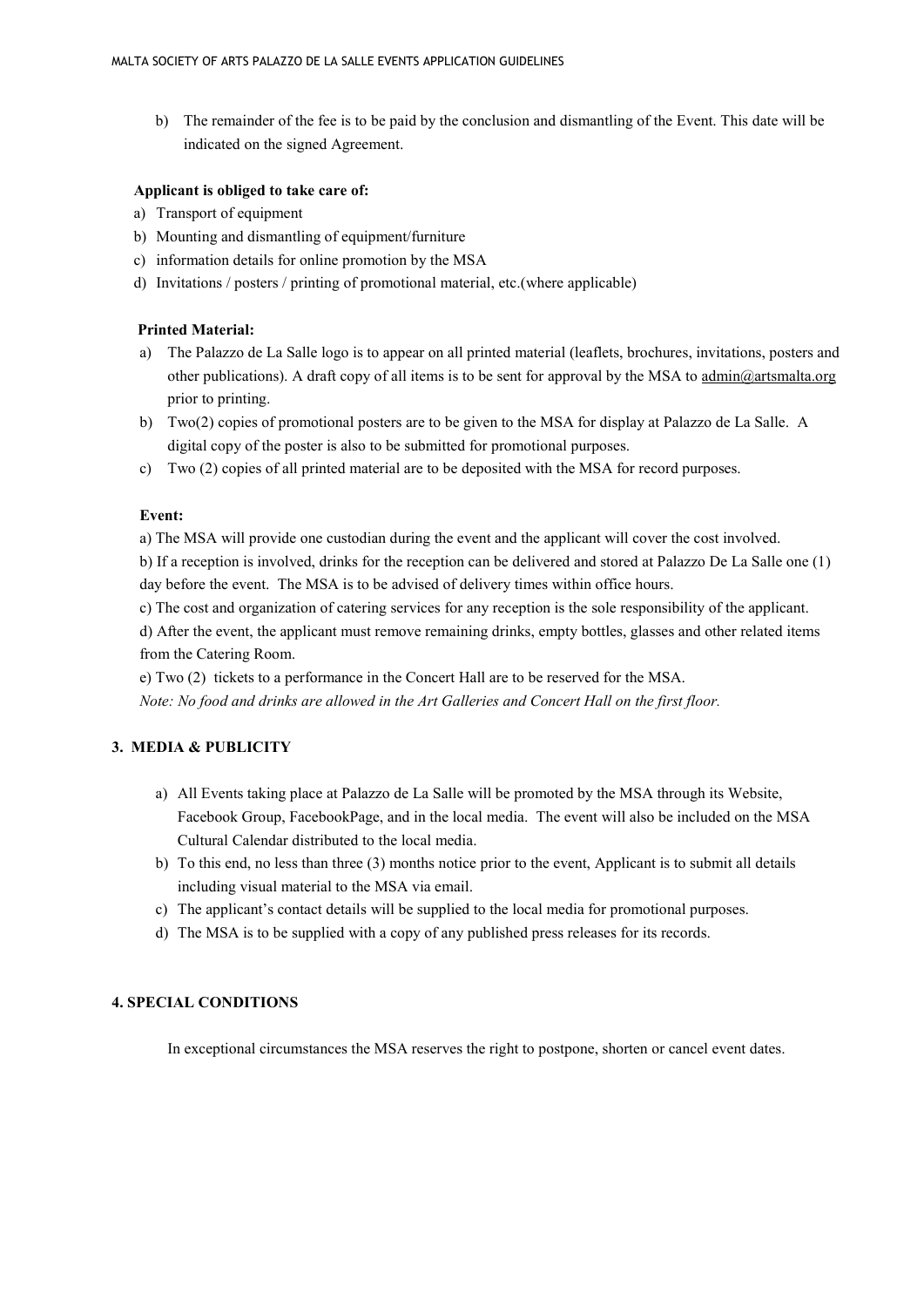# **AGREEMENT**

\_\_\_\_\_\_\_\_\_\_\_\_\_\_\_\_\_\_\_\_\_\_\_\_\_\_\_\_\_\_\_\_\_\_\_\_\_ \_\_\_\_\_\_\_\_\_\_\_\_\_\_\_\_\_\_\_\_\_\_\_\_\_\_\_\_\_\_\_\_\_\_\_\_\_

\_\_\_\_\_\_\_\_\_\_\_\_\_\_\_\_\_\_\_\_\_\_\_\_\_\_\_\_\_\_\_\_\_\_\_\_\_ \_\_\_\_\_\_\_\_\_\_\_\_\_\_\_\_\_\_\_\_\_\_\_\_\_\_\_\_\_\_\_\_\_\_\_\_\_

Signed in agreement with the above conditions

 $\mathcal{L}_\mathcal{L}$  , and the set of the set of the set of the set of the set of the set of the set of the set of the set of the set of the set of the set of the set of the set of the set of the set of the set of the set of th

**Applicant MSA Manager**

Name Name Name

Signature Signature Signature Signature Signature Signature Signature Signature Signature Signature Signature Signature Signature Signature Signature Signature Signature Signature Signature Signature Signature Signature Si

Date